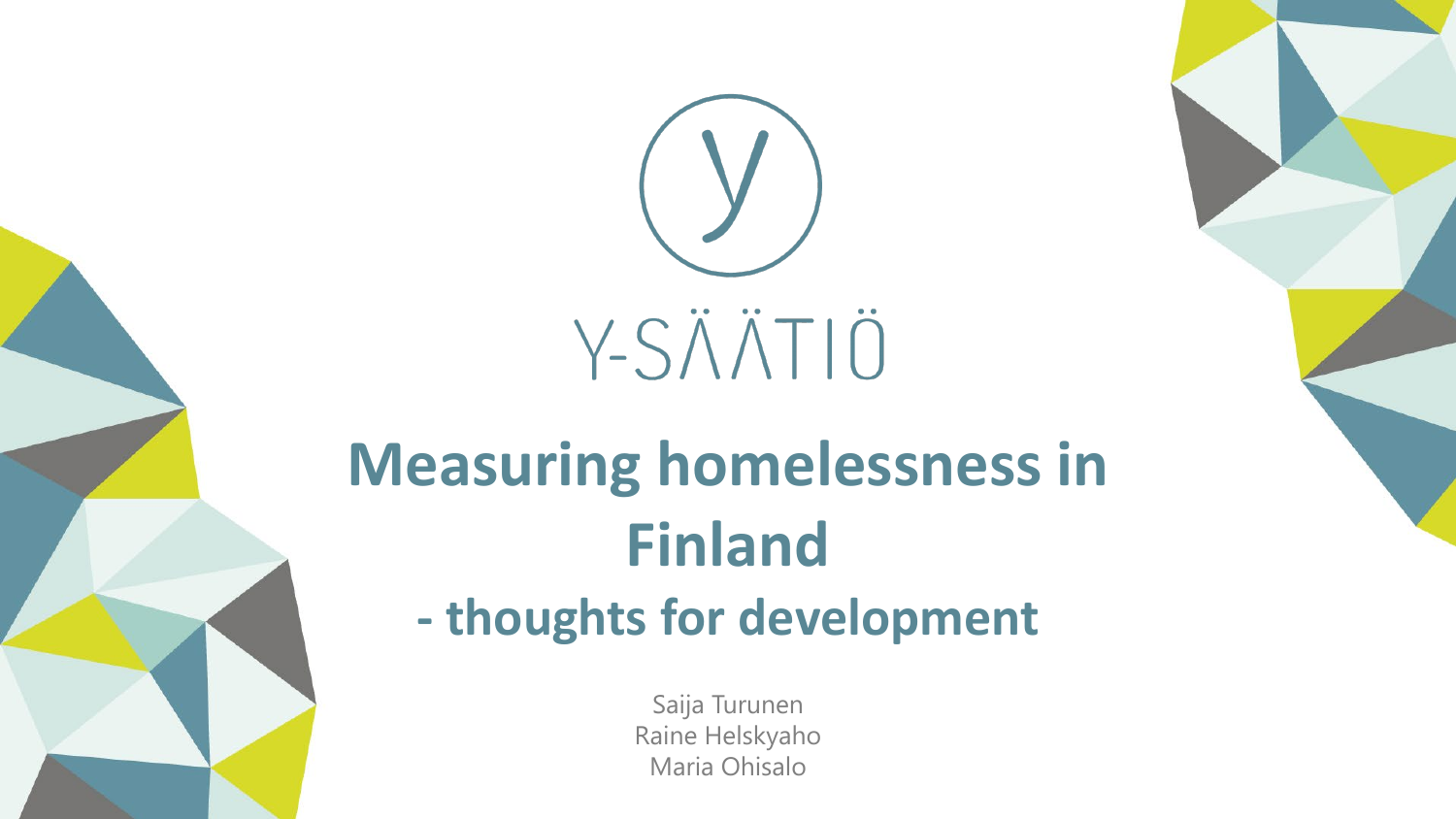## Current situation - measuring homelessness (in 2017)

- The annual Homelessness report of ARA, the Housing Finance and Development Centre of Finland (in cooperation with Y- Foundation)
- The data is based on ARA's housing market survey sent to every municipality in the Mainland Finland.
- The cut-off point  $15<sup>th</sup>$  of November
- The response rate 94 %. 278/295 municipalities of Mainland Finland responded.
- Total number and number of long-term homeless, number of homeless women, young people, families, immigrant and immigrant families.
- Categories following the ETHOS Light (outside, in stairways or overnight shelters; in dormitories or boarding houses; in welfare home-type housing service units, rehabilitative units, hospitals or other institutions and temporarily with<br>acquaintances or relatives due to lack of own home)
- Developments in homelessness were addressed by making comparisons with figures from 2016.

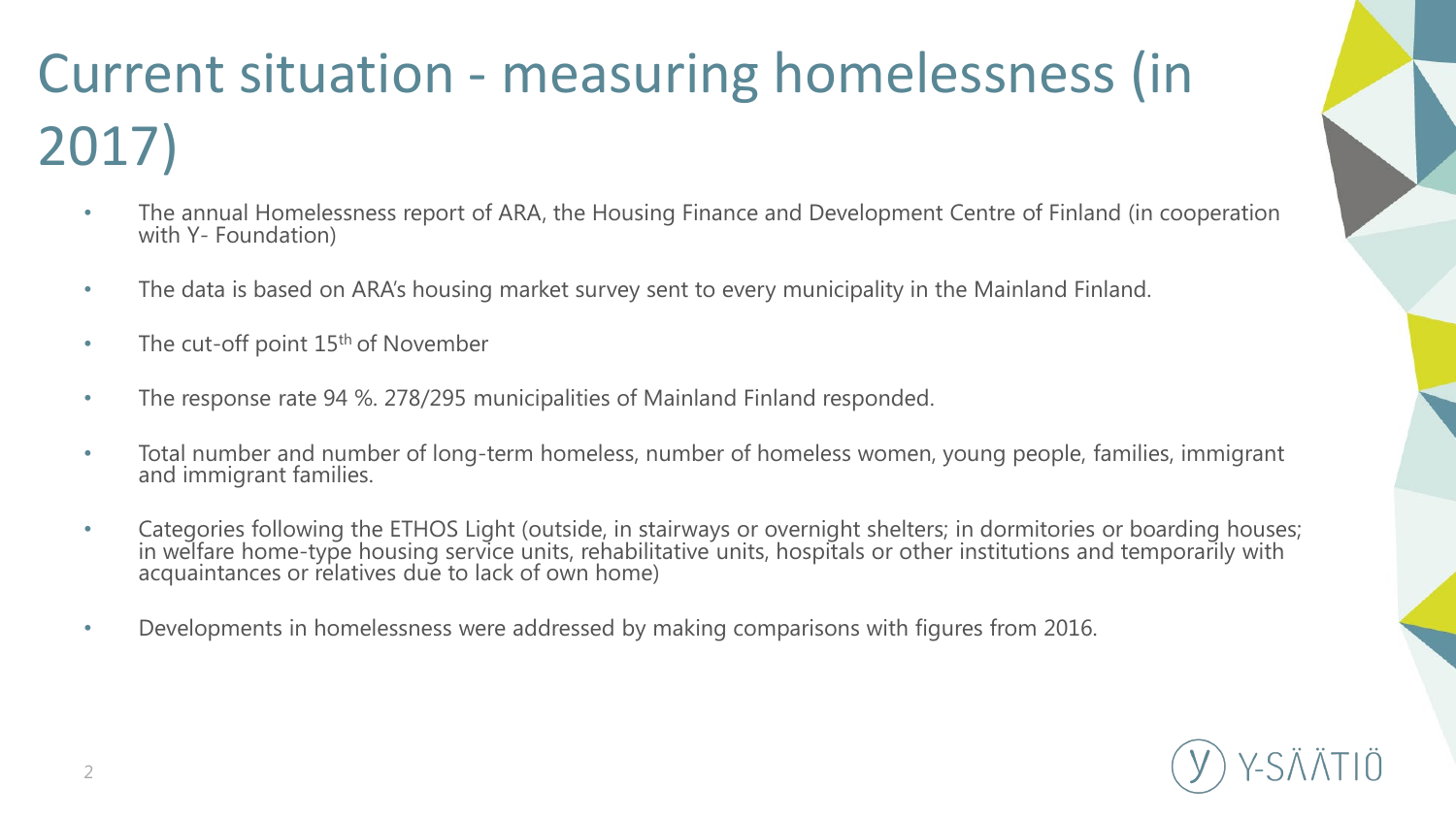### Current situation in 2017

Homeless People in Municipalities of Finland 2017

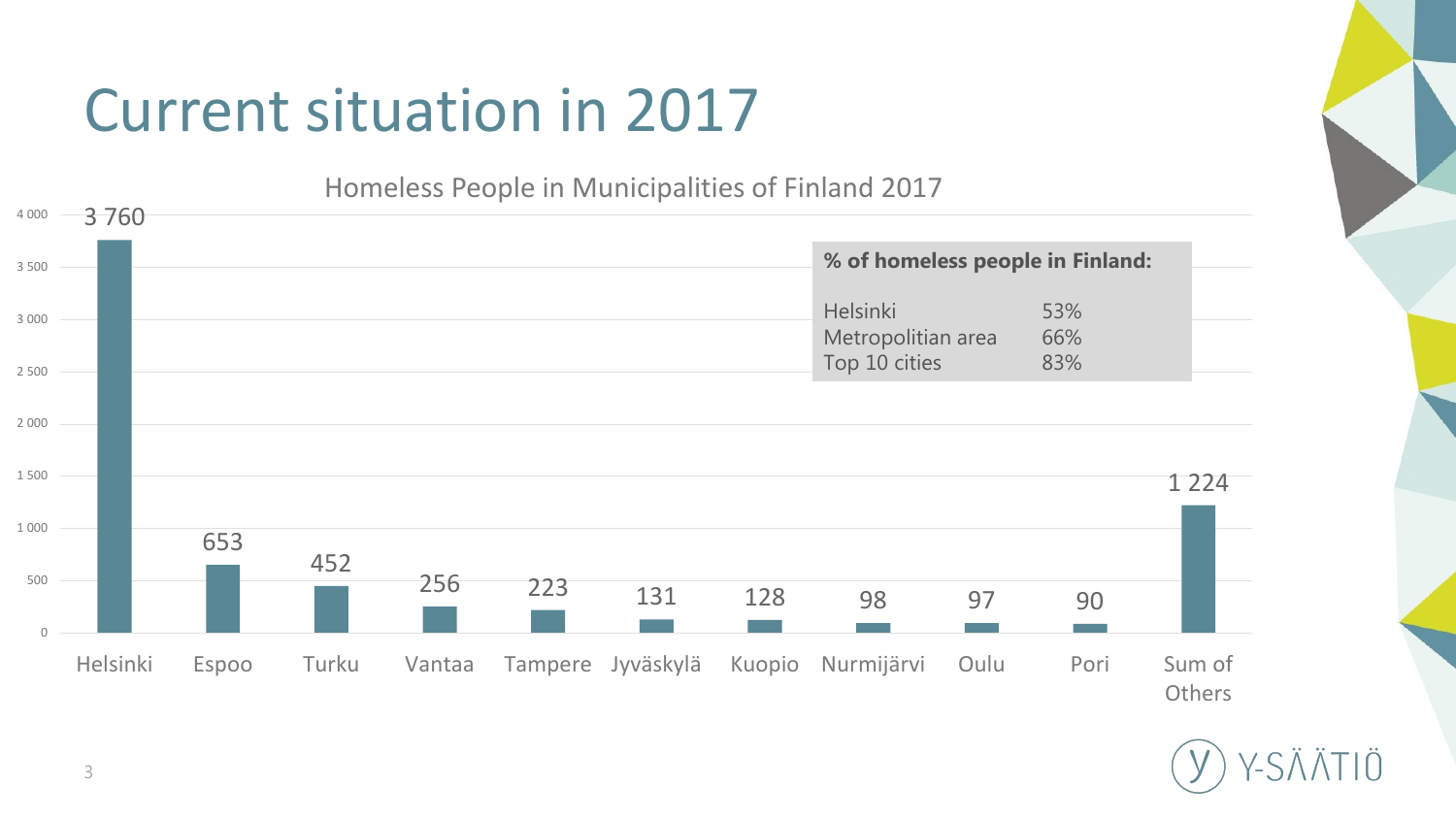### Main challenges

• **NO UNIFIED WAY TO COLLECT THE DATA:** data collection methods vary between municipalities and within a municipality -> direct comparison to 2016 a major challenge

#### • **NUMEROUS DATA SOURCES:**

data on rental apartment applicants social service customer data service provider customer data population register and other registers based on personal ID codes

- **-> how to combine data sources and remove doubles**
- **KELA:** The duty to manage the payment of the basic amount of social assistance was transferred from municipalities to in early 2017. This caused difficulties for municipalities in collecting data on homelessness as in some localities, the operator which possesses data on homelessness is Kela.

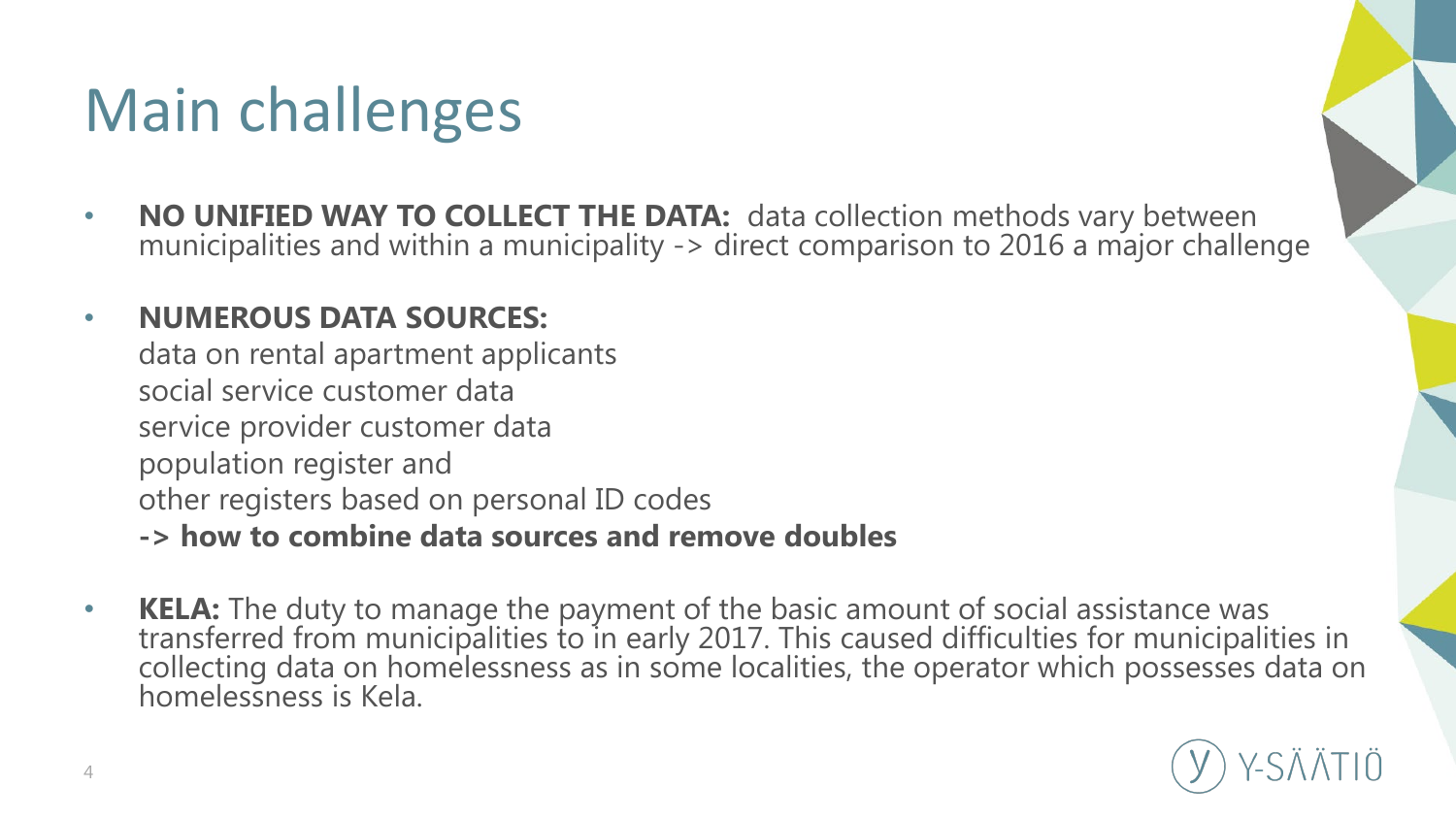## Needs for development 1/2

- A more systematic and accurate data collection
- Description of the process (started)
- Decrease the amount of work
- Information which is useful on combatting homelessness
- Information which helps to evaluate which actions work/are needed
- Gives us information on change but we also need info on what factors are behind the change
- Increase reliability: all inclusive?

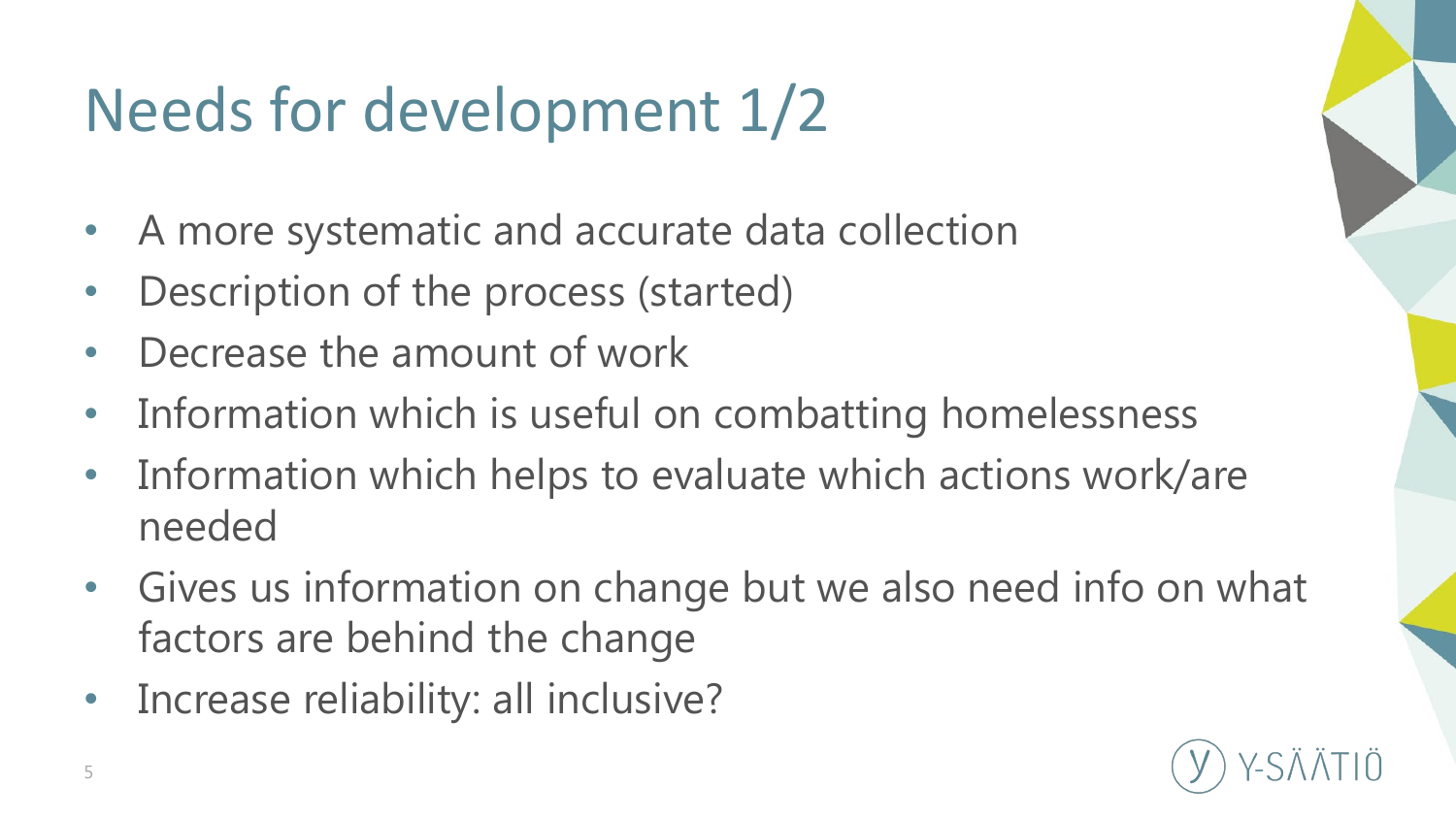## Needs for development 2/2

- Current data does not allow crosstabulation
- Other stats related to housing (e.g. KELA; Population register, other stats on construction, unemployment..)
- Monitoring of the work in prevention (e.g. evictions, other risk factors, reasons for homelessness and why housing fails)
- Pathways to housing and use of services
- "Grey area" – people living with friends and family
- One cut-off point or constant data collection?

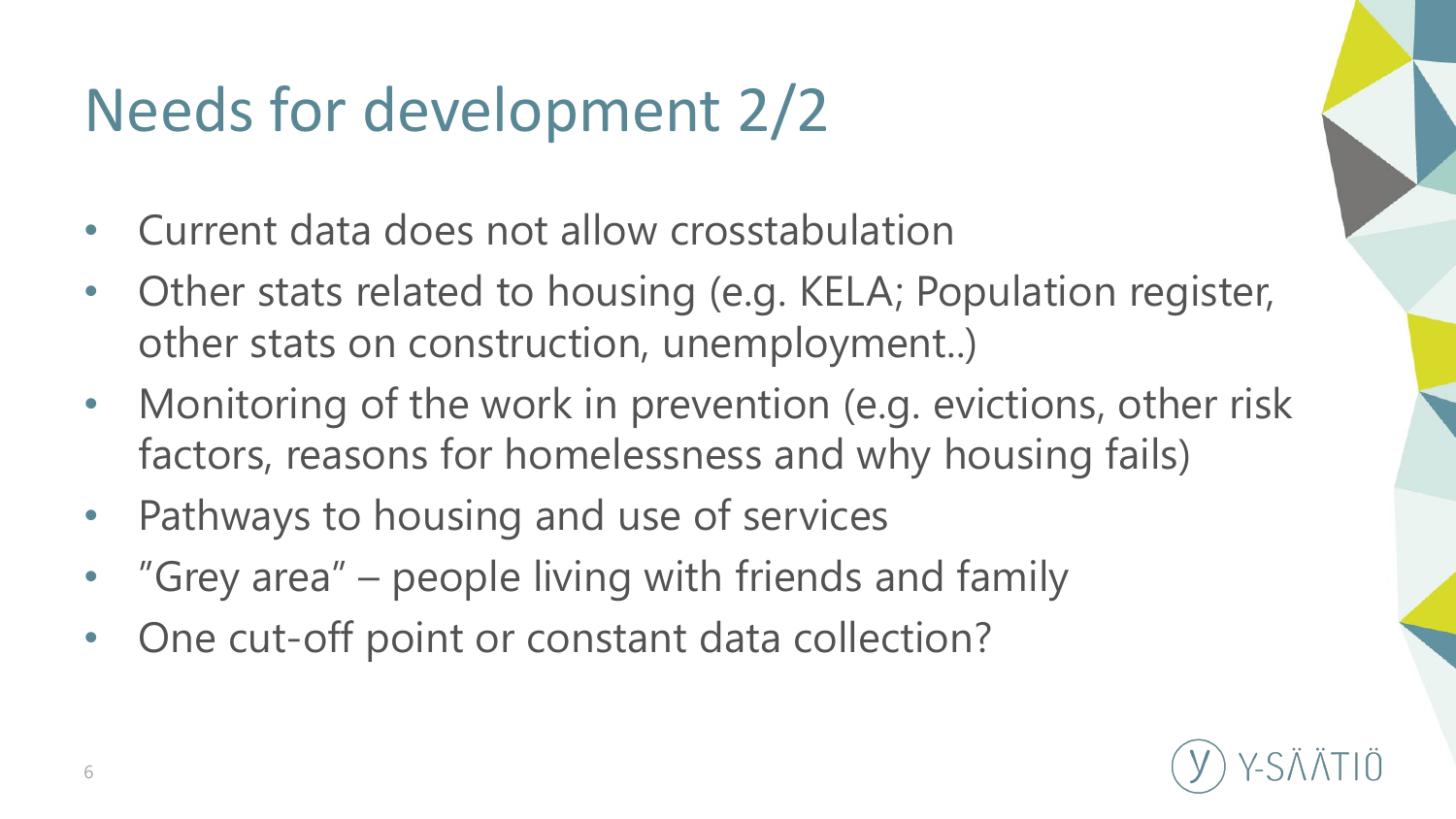### Dilemmas

- Report: numbers quoted as the absolute truth
- Timeline since 1987



• Comparison to previous years